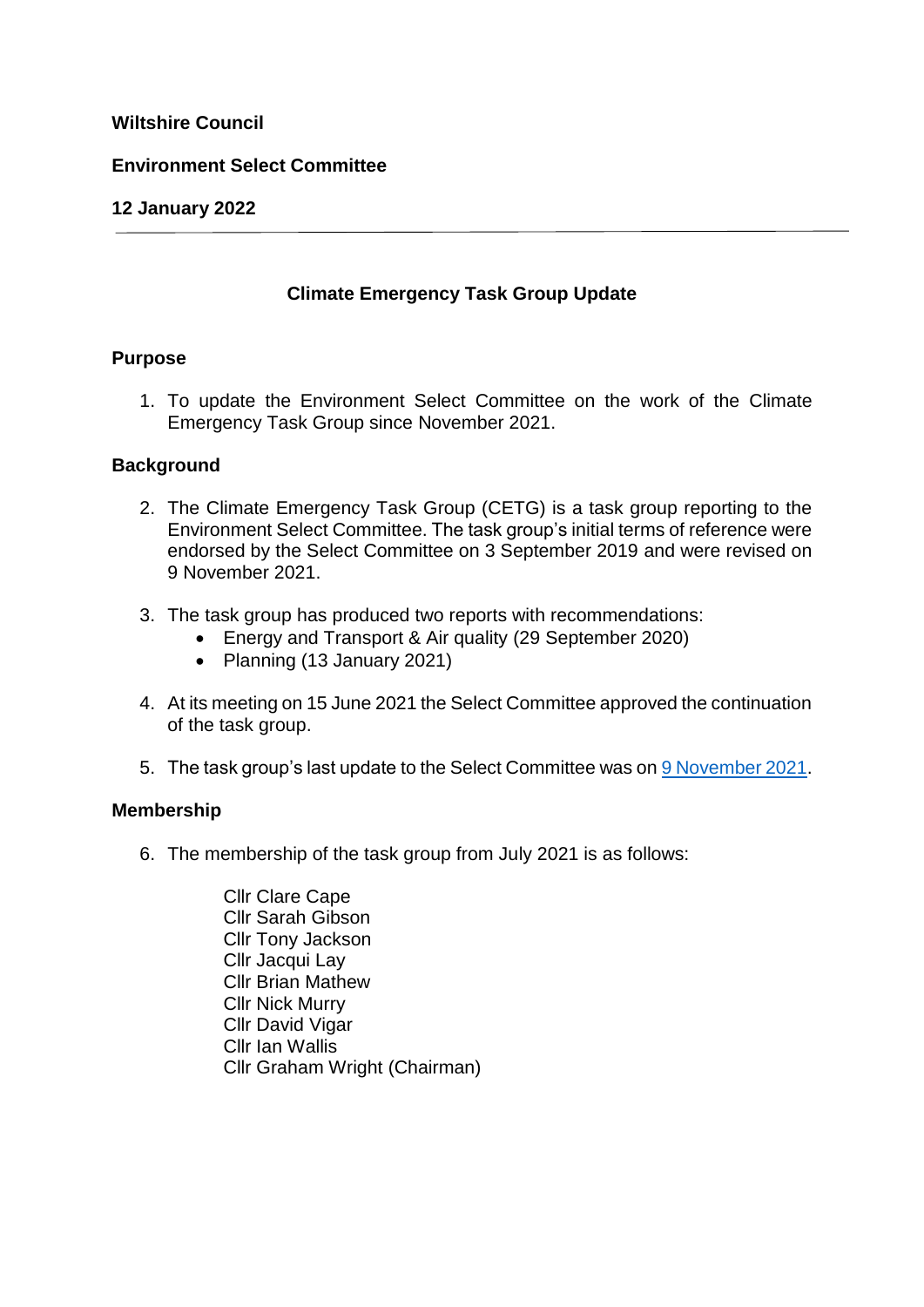# **Terms of Reference:**

- 7. The task group's revised terms of reference were endorsed by the Environment Select Committee on the 9 November 2021. These are:
	- *i. To help shape and influence the development of Wiltshire Council's programme (in all relevant areas) for meeting its objective of making Wiltshire Council carbon neutral and seeking to make the county of Wiltshire carbon neutral by 2030 (excluding the geographical area administered by Swindon Borough Council).*
	- *ii. To scrutinise the delivery of this objective through the Climate Strategy (2022-2027) and its delivery plans, as well as key plans, policies and programmes, such as the Local Plan, Local Transport Plan and Green and Blue Infrastructure Strategy. Including the way in which the Council is measuring progress and how it is performing and reporting against baselines.*
	- *iii. To provide recommendations on other aspects of decarbonising the county including partnership working and community-led approaches as well as acting as a national role model.*

# **Implications and outcomes of COP26**

- 8. On 22 November the task group considered the emerging outcomes and implications for Wiltshire of COP26 (UN Climate Change Conference) which took place in Glasgow 31 Oct-12 Nov 2021. This conference was a key moment to take stock of progress on tackling the climate emergency since the Paris Agreement of 2015. A number of task group members attended the conference.
- 9. The UK government had before COP26 published a number of key policies and strategies. These included:
	- Net Zero Strategy: Build Back Greener
	- Decarbonising Transport: A Better, Greener Britain
	- Heat & Building Strategy
	- Environment Act

These will have a key impact upon how the UK will tackle carbon emissions.

- 10.Globally there are now clear commitments to phase out fossil fuels which will impact on future investment decisions. However, at the conference many nongovernmental delegates questioned the pace of action given the immediate impacts of climate change.
- 11.The task group agreed to convene a future meeting with external experts to further review and understand the implications of recent policy announcements.

# **The draft Green & Blue Infrastructure Strategy 2022-2030**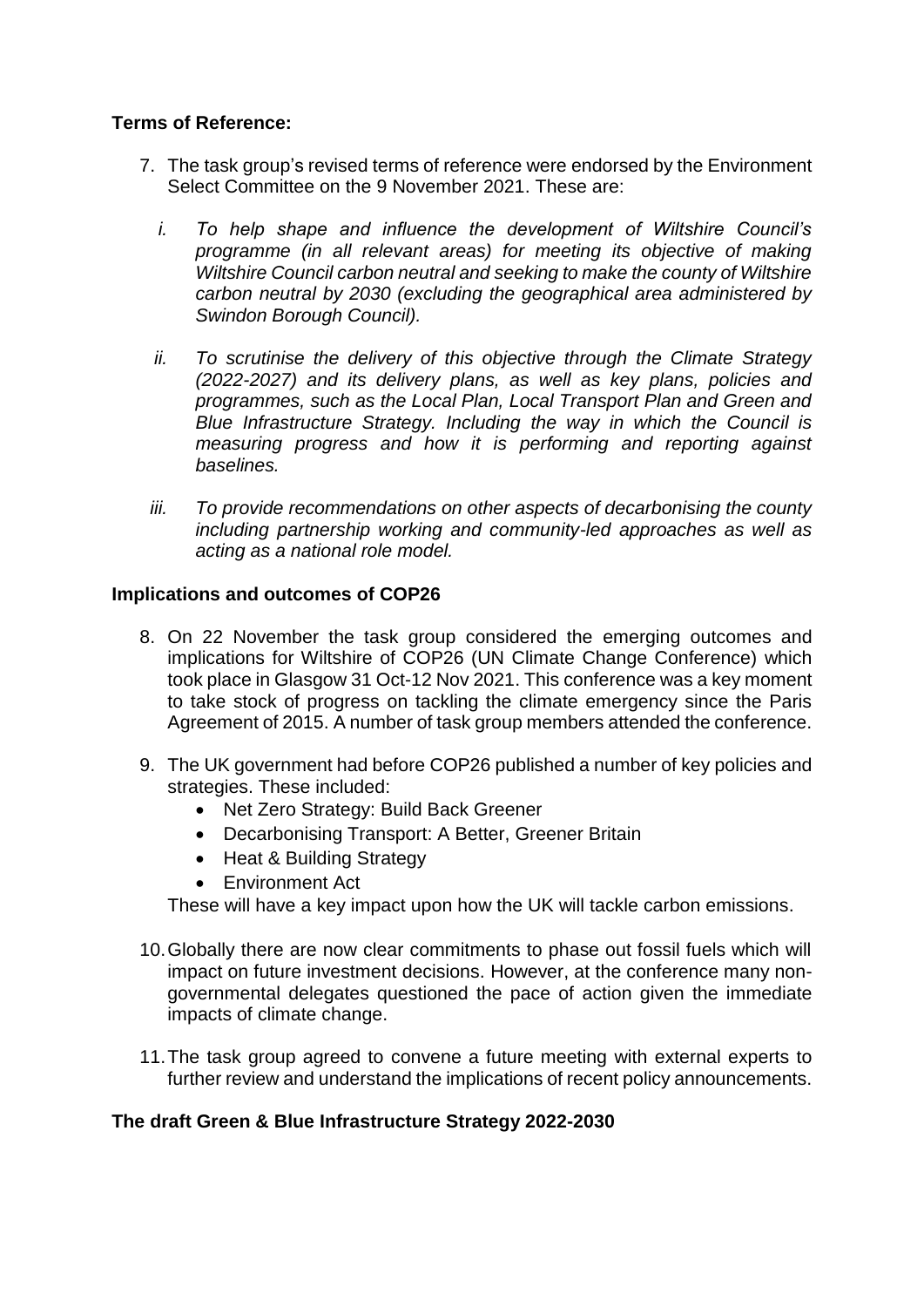- 12.On the 10 December the task group received a presentation from Lynn Trigwell, Landscape & Design Manager and Paul Robertson, Landscape Officer regarding the draft Green & Blue Infrastructure (GBI) Strategy. This was an update following the public consultation (1 September to 17 October 2021) and outlined the consultation process, the feedback received and how the strategy would be revised following the consultation.
- 13.The task group discussed the number of responses received and how the consultation had been promoted through social media. They were also interested in further developing engagement with the National Farmers Union (NFU) and suggested the council work with cluster and monitor farms in the county. The need for quick wins through defined actions and more clarity on the funding of the strategy was also discussed.
- 14.The final draft Green & Blue Infrastructure Strategy will go to Cabinet on 1 February for approval, before going to full Council for adoption.

# **The draft Climate Strategy 2022-2027**

- 15.On 15 December the task group had a presentation from Ariane Crampton, Head of Carbon Reduction regarding the final draft of the Climate Strategy. This covered the recent public consultation process (1 September to 17 October 2021), responses to the consultation and how the strategy had subsequently been amended.
- 16.Overall, there had been a positive response to the strategy through the consultation with a considerable number of responses from a broad crosssection of people from across the county. This has meant that the final draft has further updates, some clarifications and additional information.
- 17.The task group had itself responded to the consultation, see the update report from [9 November 2021](https://cms.wiltshire.gov.uk/ieListDocuments.aspx?CId=1125&MId=13787&Ver=4) for further details.
- 18.The task group recognised the work that had gone into producing the final draft. The task group raised the issue of including interim targets tracking progress up to 2030. Work is on-going regarding developing a range of measures and targets. There was also a discussion about how to translate some of the objectives in the strategy into localised action, which is already progressing in some areas, and how to learn from the experience of others. It was noted that the consultation responses showed strong support for a number of the strategic objectives - notably around zero carbon housing – and therefore the potential for swifter targeted action.
- 19.The final draft Climate Strategy will go to Cabinet on 1 February for approval, before going to full Council for adoption.

#### **Forward work plan**

20.The task group is currently scoping a number of areas it would like to revisit and look at in more depth. A forward plan will be included in the next update.